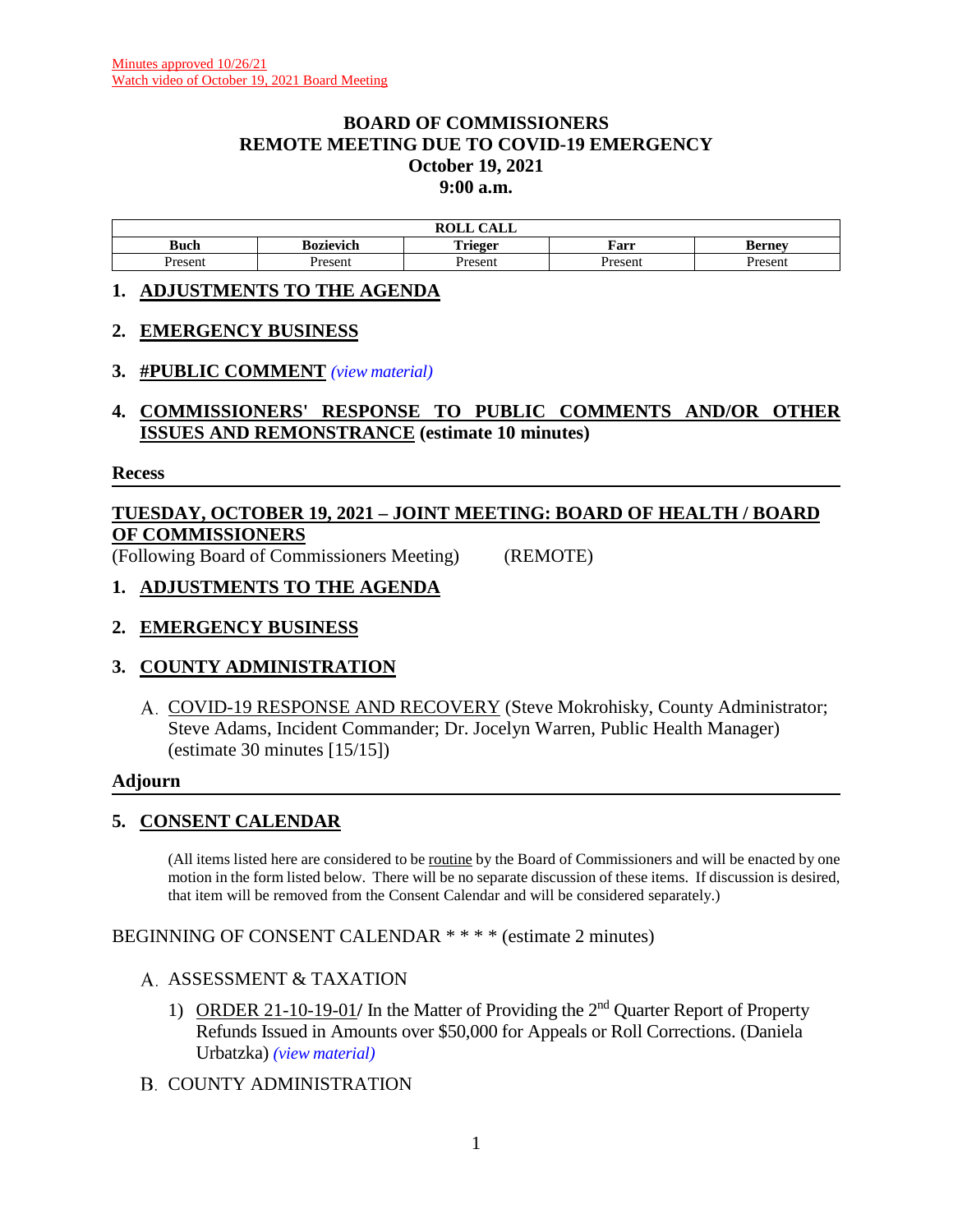- 1) Approval of minutes: 10/12/21 *(view [material\)](http://www.lanecountyor.gov/UserFiles/Servers/Server_3585797/File/Government/BCC/2021/2021_AGENDAS/101921agenda/T.5.B.1.pdf)*
- 2) ORDER 21-10-19-02**/** In the Matter of Approving Allocations Totaling \$295,286 for 2022 Rural Tourism Marketing Program (RTMP) Projects in the Cities of Creswell, Cottage Grove, Coburg, Junction City, Veneta, Dunes City, Florence, Lowell, Oakridge, and Westfir. (Jenna Cusimano, Management Analyst) *(view [material\)](http://www.lanecountyor.gov/UserFiles/Servers/Server_3585797/File/Government/BCC/2021/2021_AGENDAS/101921agenda/T.5.B.2.pdf)*
- 3) ORDER 21-10-19-03**/** In the Matter of Appointing Two Pools of Board Members Who May Be Selected by the County Clerk to Sit in on the Board of Property Tax Appeals. (Cheryl Betschart, County Clerk) *(view [material\)](http://www.lanecountyor.gov/UserFiles/Servers/Server_3585797/File/Government/BCC/2021/2021_AGENDAS/101921agenda/T.5.B.3.pdf)*
- 4) ORDER 21-10-19-04**/** In the Matter of Extending the Grant to Travel Lane County for Visitor Marketing Services through June 30, 2024. (Jeff Kincaid, Management Analyst) *(view [material\)](http://www.lanecountyor.gov/UserFiles/Servers/Server_3585797/File/Government/BCC/2021/2021_AGENDAS/101921agenda/T.5.B.4.pdf)*

# C. COUNTY COUNSEL

1) ORDER 21-10-19-05**/** In the Matter of Renewing the Contract with Corvel Enterprise Comp., Inc. for Third Party Claims Administration Services for the County's Workers' Compensation Program. (Jim Chaney, Assistant County Counsel; Lisa Lacey, Risk Manager) *(view [material\)](http://www.lanecountyor.gov/UserFiles/Servers/Server_3585797/File/Government/BCC/2021/2021_AGENDAS/101921agenda/T.5.C.1.pdf)*

#### D. DISTRICT ATTORNEY

- 1) ORDER 21-10-19-06**/** In the Matter of Delegating Signature Authority to the County Administrator for the District Attorney's Office Child Support Liaison Agreement with the Oregon Department of Justice and Oregon District Attorney's Association. (Patty Perlow, District Attorney) *(view [material\)](http://www.lanecountyor.gov/UserFiles/Servers/Server_3585797/File/Government/BCC/2021/2021_AGENDAS/101921agenda/T.5.D.1.pdf)*
- **E. PUBLIC WORKS** 
	- 1) ORDER 21-10-19-07**/** In the Matter of the Vacation of an Unnamed Public Road Easement Located in Sections 14 and 15, Township 20 South, Range 03 West of the Willamette Meridian, in Lane County, Oregon, Without a Public Hearing. (20-03-14, 20-03-15) (PM &NBA 7/27/1962) (Mikeal Jay Blommé, Lane County Surveyor) *(view [material\)](http://www.lanecountyor.gov/UserFiles/Servers/Server_3585797/File/Government/BCC/2021/2021_AGENDAS/101921agenda/T.5.E.1.pdf)*

| <b>MOTION: Farr</b>            | <b>COMMENTS:</b> |  |
|--------------------------------|------------------|--|
| <b>SECOND: Buch</b>            |                  |  |
| <b>VOTE</b>                    |                  |  |
| <b>Name</b>                    | <b>Vote</b>      |  |
| Commissioner Jay Bozievich     | YES              |  |
| Commissioner Laurie Trieger    | YES.             |  |
| Commissioner Pat Farr          | YES              |  |
| <b>Commissioner Joe Berney</b> | YES              |  |
| Commissioner Heather Buch      | YES              |  |

# **6. COUNTY COUNSEL**

A. Announcements

# **7. HUMAN RESOURCES**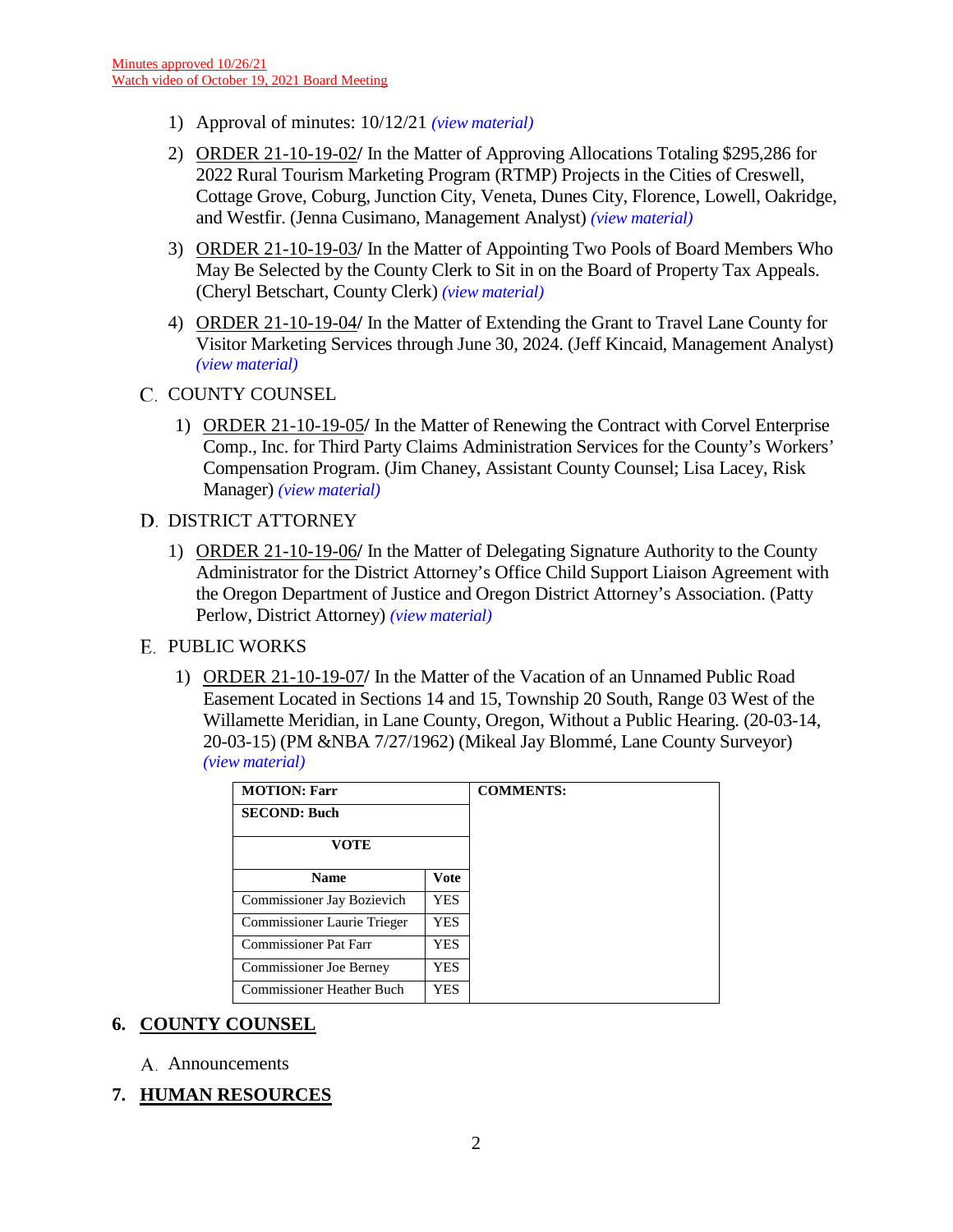ORDER 21-10-19-08**/** In the Matter of Approving the Tentative Agreement Between Lane County and the Federation of Parole and Probation Officers. (Andrea Nagles, Assistant County Counsel; Inga Wood, Labor and Relations Manager) (estimate 15 minutes [10/5]) *(view [material\)](http://www.lanecountyor.gov/UserFiles/Servers/Server_3585797/File/Government/BCC/2021/2021_AGENDAS/101921agenda/T.7.A.pdf)*

| <b>MOTION: Farr</b>              |            | <b>COMMENTS:</b> |
|----------------------------------|------------|------------------|
| <b>SECOND: Buch</b>              |            |                  |
| VOTE                             |            |                  |
| <b>Name</b>                      | Vote       |                  |
| Commissioner Jay Bozievich       | <b>YES</b> |                  |
| Commissioner Laurie Trieger      | <b>YES</b> |                  |
| <b>Commissioner Pat Farr</b>     | <b>YES</b> |                  |
| Commissioner Joe Berney          | <b>YES</b> |                  |
| <b>Commissioner Heather Buch</b> | <b>YES</b> |                  |

# **8. COUNTY ADMINISTRATION**

REPORT / DISCUSSION/ Overview of the American Rescue Plan Act (ARPA), including Proposed Framework and Process for Allocating Funding. (Robert Tintle, ARP Manager) (estimate 60 minutes [20/40]) *(view [material\)](http://www.lanecountyor.gov/UserFiles/Servers/Server_3585797/File/Government/BCC/2021/2021_AGENDAS/101921agenda/T.8.A.pdf)*

#### **9. EXECUTIVE SESSION as per ORS 192.660** (Remote Meeting)

# **10. OTHER BUSINESS**

#### **Recess**

*During the COVID-19 global pandemic, the Board of Commissioners will be hosting their board meeting via webinar. To watch the live stream of the meeting, click [here](https://lanecounty.org/cms/One.aspx?portalId=3585881&pageId=7842434) – no registration is required to watch the live webcast.* 

# **TUESDAY, OCTOBER 19, 2021 – REGULAR MEETING**

(1:30 p.m.) (REMOTE MEETING)

# **11. PUBLIC WORKS**

REPORT/ Lane County Parks Funding Task Force Report (PM &NBA 12/18/2018, 7/9/2019) (Brett Henry, Parks Division Manager; Bob Keefer, Special Districts Association of Oregon) (estimate 60 minutes [40/20]) *(view [material\)](http://www.lanecountyor.gov/UserFiles/Servers/Server_3585797/File/Government/BCC/2021/2021_AGENDAS/101921agenda/T.11.A.pdf)*

# **12. COUNTY ADMINISTRATION**

- DISCUSSION**/** Update on the Progress and Goals of the Creation of an Equity Lens for Lane County. (The Equity Lens Subcommittee) (estimate 40 minutes [20/20]) *(view [material\)](http://www.lanecountyor.gov/UserFiles/Servers/Server_3585797/File/Government/BCC/2021/2021_AGENDAS/101921agenda/T.12.A.pdf)*
- Announcements

# **13. COMMISSIONERS' BUSINESS**

A. Announcements